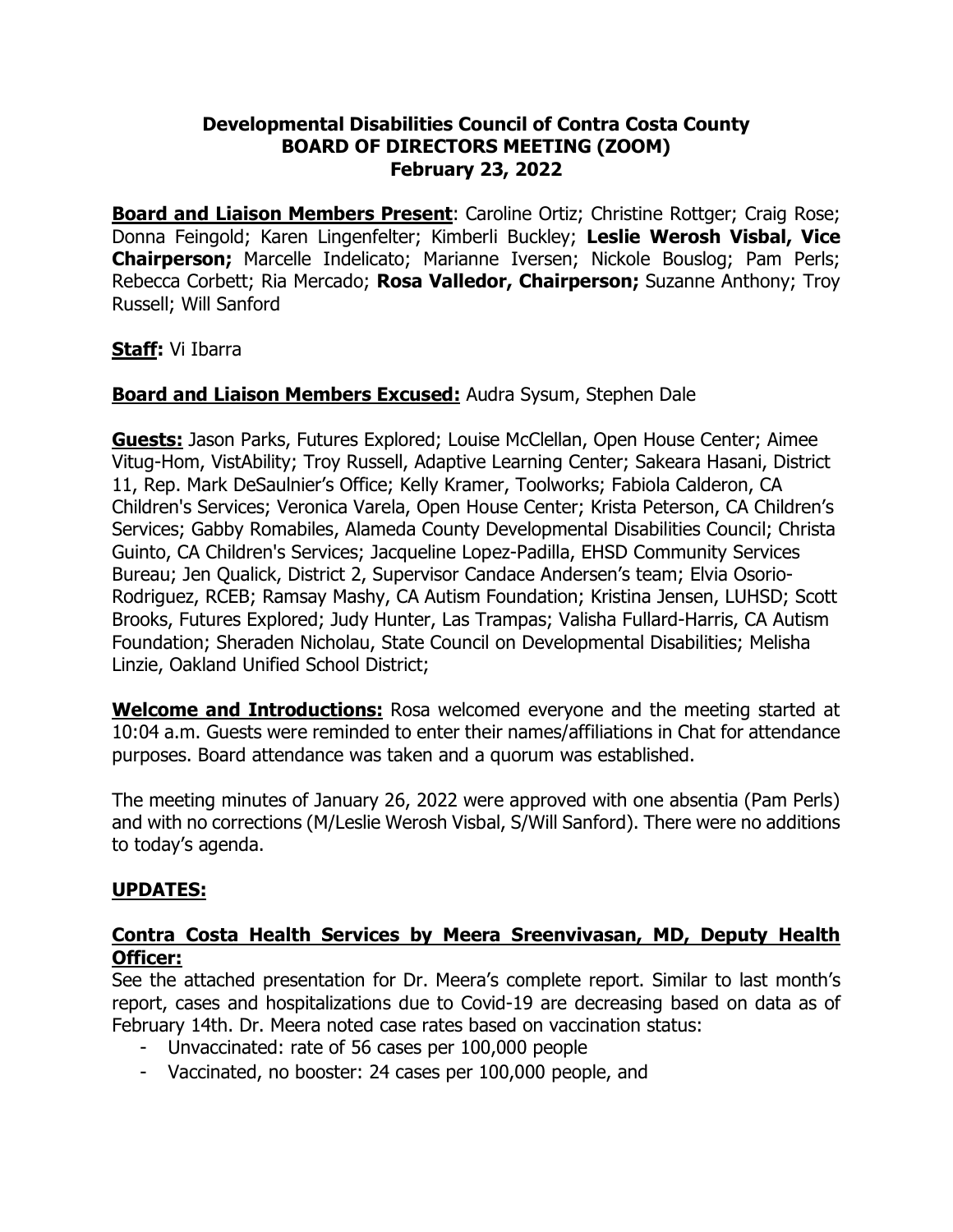- Up-to-date vaccination (vaccination/s series completed plus booster): 18 cases per 100,000

It looks like the peak was around January  $9<sup>th</sup>$  but we are not completely out of the woods yet. As of February  $1<sup>st</sup>$ , 261 people (18 years old and over) were hospitalized as compared to January  $1<sup>st</sup>$  when there were 84 people in the hospital. The County continues to work on vaccinations. Over 80% of people are considered fully vaccinated and 50% have received boosters! Pfizer has been approved for children 5-11 years old.

Donna Feingold asked if vaccine types have been a variable in those who completed their vaccine series and were boosted. Dr. Meera cited the CDC, which indicates that preferential vaccinations are rare.

Leslie Werosh Visbal inquired about the duration of protection for those who are vaccinated and boosted. Dr. Meera reported efficacy is at least 3 months but some estimates are longer. A second booster will be impacted by if we see another variant. It is possible vaccinations may be offered annually when respiratory viruses tend to increase, like the flu.

Christine Rottger asked about booster availability for kids age 5 to 11. Dr. Meera responded that the next push is to get children 6 months to 4 years old vaccinated, maybe in April or May. Boosters might be offered for the next age group possibly at the end of summer.

Marcelle Indelicato asked about the BA2 variant. Dr Meera offered reassuring information – they are seeing BA2 across the nation and state but at very low levels. In the nation, about 3% of Covid-19 infections are from the BA2 variant. Other countries have a much higher percentage.

### **RCEB Report by Lisa Kleinbub, Executive Director: Elvia reported**

Elvia Osorio reported for Lisa in her absence.

- There is a lot going on at the State level. There were budget hearings yesterday, February 22<sup>nd</sup>, on funding to meet case manager ratios and provider rates. In April, providers will be eligible to receive 25% of the differences between the Rate Study's fully funded rates and current rates.
- The Social/Recreational Services policy draft is now on the RCEB website. They are training case managers and having community meetings on the new policy. For the past 10 years, they were unable to fund Social/Recreational activities and non-medical therapies. This will be very exciting to many!
- Upcoming meeting announcements and dates are posted on the RCEB website.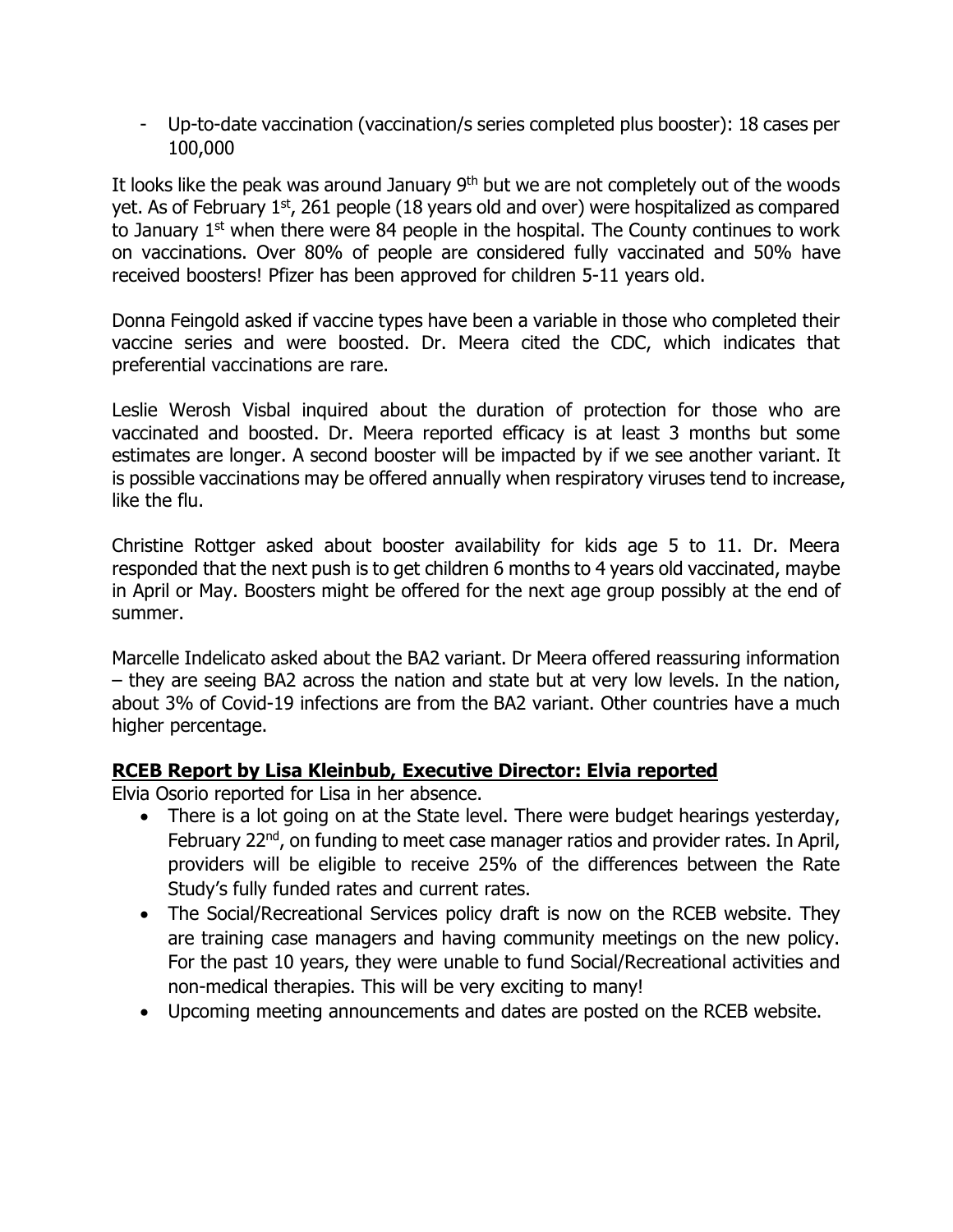Will Sanford asked about the board policy for non-medical therapies. Elvia advised the policy is still under review by the Department of Developmental Services, so they are working with a draft, which is the policy that is posted at this time.

Rosa Valledor inquired about the length of time to get vendorized for non-medical services. Elvia shared the inquiries are being expedited by RCEB's Community Services department. The process for an existing vendor might amount to less time than a new applicant.

### **State Council on Developmental Disabilities (SCDD) Bay Area Office Report by Sheraden Nicholau:**

The National Core Indicators survey is getting mailed out statewide starting this week. Participation is encouraged. Contact SCDD directly with any questions or to get the survey in a different language.

Bay Area Regional Advisory Committee takes place tonight, where they will be hearing about RCEB updates as well as impacts to disability services that pandemic has had on our community. There will be panelists representing schools, the Regional Center, and In-Home Supportive Services. All are welcome. Bay Area Regional Advisory Committee meeting February 23rd from 6:30-9:00p.m. Info and packet posted here: <https://scdd.ca.gov/bayarea/>

A series of stakeholder meetings are to take place in March and April around SB639, which is the phasing out of sub-minimum wage. Feedback directly from the community is wanted around resources, funding, data, outcomes management. Meeting dates will be shared once set.

Sheraden remarked on the great partnerships with providers that distributed no-cost PPE to their communities. If your agency has a need, reach out to SCDD. There are no updates on pilot projects for free antigen tests. There is currently one pilot, which requires a lot of paperwork. They are looking to have a less restrictive pilot - with less paperwork - that gets antigen tests directly to those in need. She will keep us posted.

There a lot of different activities, workshops and conferences scheduled for springtime. If you have ideas or want SCDD help, contact Sheraden. See the Chat for upcoming meeting dates and times.

- Statewide Self-Advocacy Network March 9-10th
- Legislative and Public Policy Committee March 17th
- Self-Advocates Advisory Committee March 21st
- Council meeting March 22nd
- For all upcoming meetings and other committee calendars go to <https://scdd.ca.gov/councilcalendar/>

# **Council Chairperson Report by Rosa Valledor:**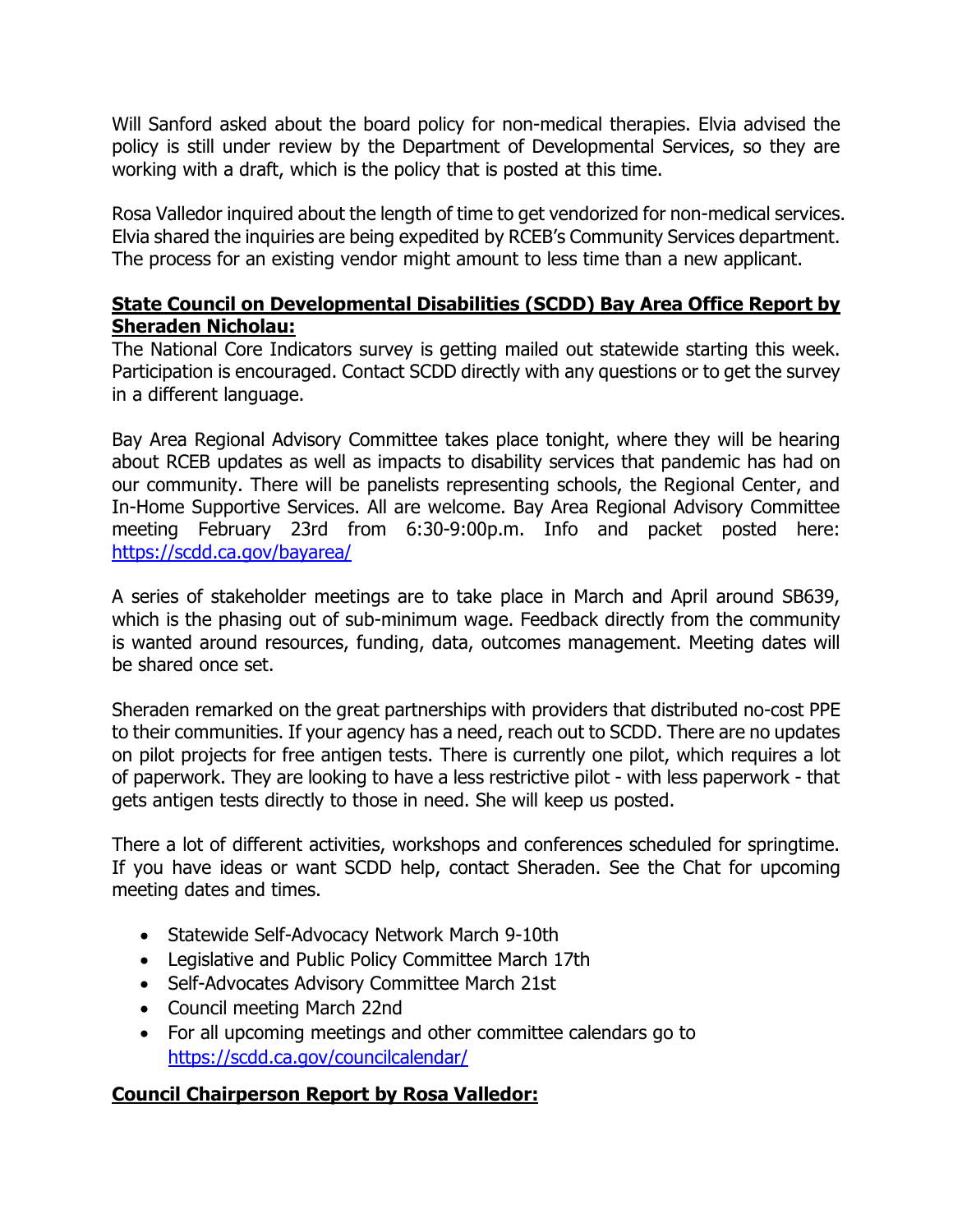Rosa reminded guests to sign-in on the Chat. There is a lot of information posted in the Chat – registration links, resources, meetings, etc. Rosa gave a tip on how to save the Chat to be able to access all the great information at our leisure. Also, a reminder that there are five weeks in March. The next DD Council meeting will be held on March 23rd.

#### **Executive Assistant to the Council Report by Vi Ibarra**:

Vi enabled the live transcription for those who preferred captions and advised that the subtitles can be hidden.

This is the time of year to start thinking about the Annual Awards event that is done in partnership with the Alameda Developmental Disabilities Council. She and Ben Chen (Vi's counterpart in Alameda) are pulling together a planning group. They are looking to have the first planning meeting sometime during the third week of March. If interested, email Vi!

On March 4<sup>th</sup>, Behavioral Health Services will host a virtual forum to get input on funding from the Mental Health Services Act. Registration is required. Flyers are available in Spanish and English. See Chat for the link.

A question was asked at last month's Council meeting about CCHS's "A3" program - "Anytime, Anyone, Anywhere" - which is the County's mental health crisis response program, and currently in development. The question was asking how the needs of residents with I/DD are being included in the program planning. Vi looked into it and found there are community members involved in the planning who self-identify as having I/DD or family members of individuals with I/DD and mental health needs. The program chief invites others to join in – monthly Behavioral Health Partnership meetings are open to those interested. Meetings are held the third Tuesday of each month. The next meeting will be on March  $15<sup>th</sup>$  from 1:30-3:00 p.m. If interested, send Vi an email.

### **Board Membership Report by Audrua Sysum:**

Audra was absent from today's meeting. Donna Feingold shared her pleasure in nominating Troy Russell to the Board. She met him 7 years ago and is impressed with his knowledge of the Brown Rules and politics! Troy introduced himself as a former student of College of Alameda where he took a class in organizational governance. Prior to that he founded a student government program in high school. Currently, he is attending the Adaptive Learning Center. A motion was made to nominate Troy (M/Donna Feingold, S/Rebecca Corbett). A roll call vote was taken (Audra absent, Karen Lingenfelter abstained), the motion was passed, and Troy was welcomed in as the newest board member!

### **Committee Liaison Reports:**

#### CCTA Paratransit Coordinating Council (Vi Ibarra):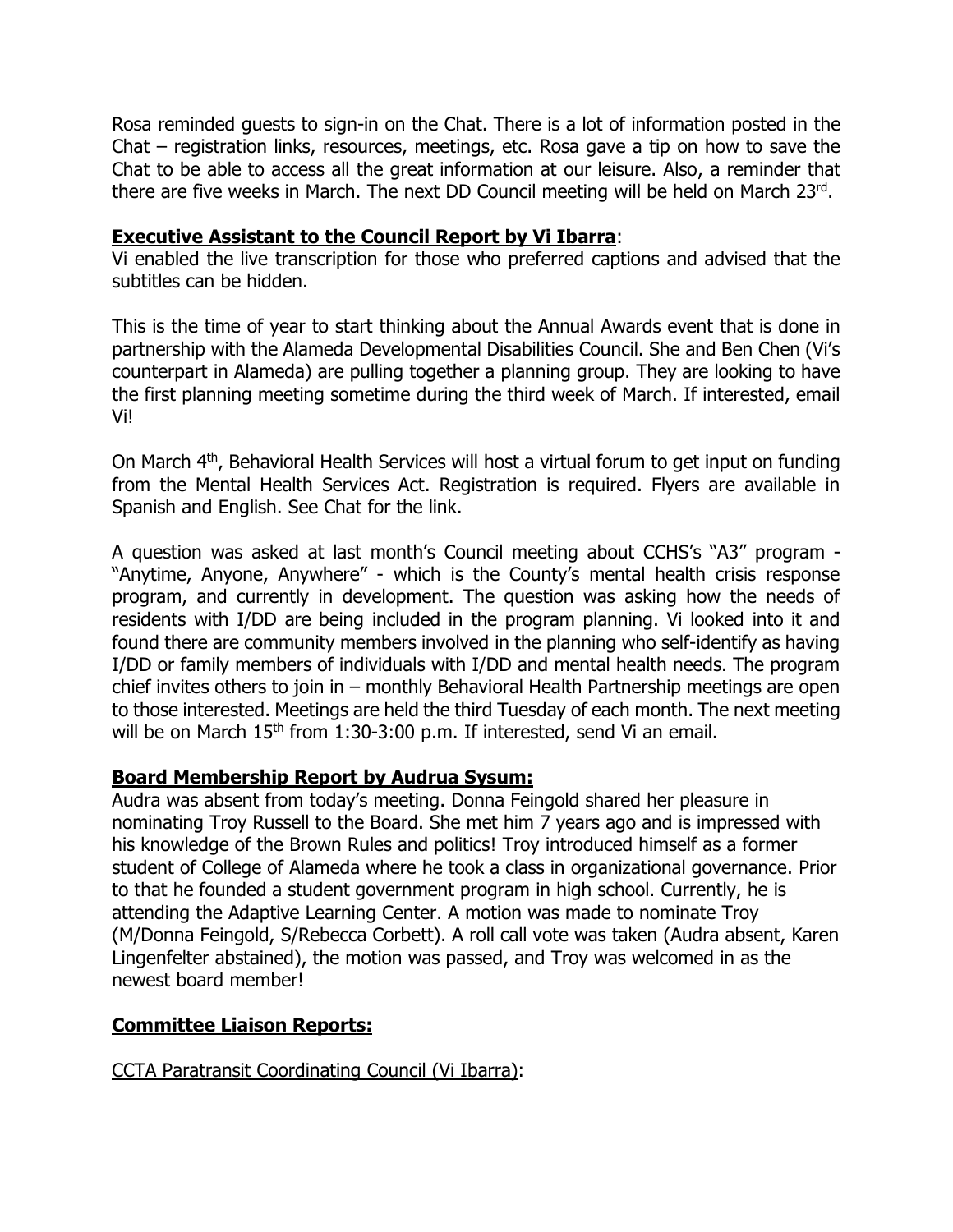Vi reported on the last meeting in January. The committee has historically have had many open positions and they are now evaluating why seats continue not to be filled. The Paratransit Coordinating Council will meet next on March 31st at 2:00 p.m. If you would like to attend or know anyone interested, email Vi.

As part of the report, Vi shared Carol McCrary's presentation from the Accessible Transportation Strategic Plan Task Force meeting on February 17. They voted to enter into an agreement with the County to use \$1.4 Million in the coming year to start the implementation of the plan from Measure X Tax funds. They also set their priorities for the first year, which are:

- 1. Lower the fare costs for low-income seniors and people with disabilities.
- 2. Continue to fund and expand the One Seat/One Ride program (no transfers between transportation companies).
- 3. Establish a Coordinating Entity to implement the Accessible Transportation Strategic Plan.
- 4. Develop a On-Call/One Click information and referral operations center.

East Bay Legislative Coalition (EBLC) (Will Sanford):

- Both State budget sub-committees on our issues have met. The Assembly asked more questions beyond what the Governor proposed in his January budget, including the cost of accelerating the implementation of the Rate Study.
- The overall rate study updates have been posted to the DDS website, which show most rates increase 10 to 15% from the prior version, which was to be expected: <https://www.dds.ca.gov/rc/vendor-provider/rates-by-regional-center/>
- We are working on our bill list and will report out more next month.
- To make comments on the DDS Budget proposals, send your comments to the Assembly Committee at [BudgetSub1@asm.ca.gov](mailto:BudgetSub1@asm.ca.gov) and be sure to reference any comments to Department 4300 - which is DDS.
- We are asking support for the acceleration of the Rate study. The Senate Budget committee input can be sent to: [SBUD.Committee@senate.ca.gov](mailto:SBUD.Committee@senate.ca.gov)
- The big push is to accelerate the implementation of the Rate Study and to pull up the second 25% differential slated for 2023 into this fiscal year. The next EBLC meeting is to be held on March 2<sup>nd</sup> from 10:00 a.m. to noon.

# Emergency Planning Engagement (Carol McCrary):

Aimee Vitug-Hom reported the following, in Carol's absence: Good news! VistAbility was awarded a CAER grant (Community Awareness and Emergency Response) to translate the "Don't be Scared Be Prepared" emergency preparedness booklet into more languages!

# Committee on Aging (Marianne Iversen):

The last committee meeting was held on February  $8<sup>th</sup>$ , with a presentation by Center for Elders Independence (CEI) PACE. They provide services for individuals 55 and older.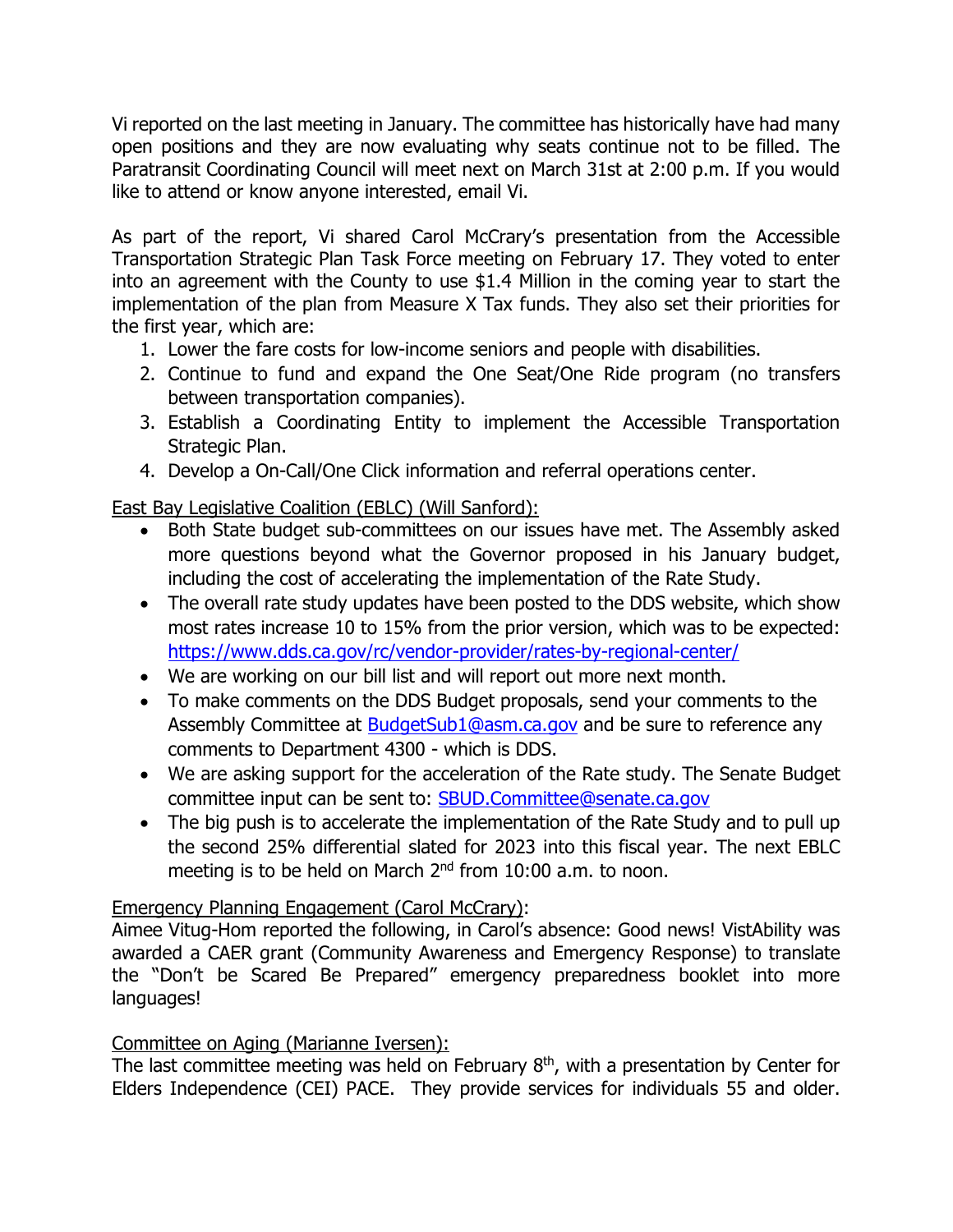Providing total health care needs including, medical, eye, dental care, home care, transportation, senior gym, rehabilitation, nutrition, friends and spiritual care. They are a multi-lingual organization. They currently have one client from RCEB and are interested in learning from consumers & RCEB on need for individuals 55 and older. A flyer will be sent on the next meeting. To learn more about the COA and the next meeting contact Marianne at [Marianne@dscba.org](mailto:Marianne@dscba.org)

## HireAble (Donna Feingold):

Donna reported on the last meeting from January 26<sup>th</sup>. They learned a lot from the Arc of Fresno, which successfully closed a workshop. They are hoping to get good turnout for the next meeting scheduled for Monday, February  $28<sup>th</sup>$  at  $3:00$  p.m. There will be a presentation by "Pathpoint" of Southern California that partners with Chevron. Zoom link to next HireAble meeting [https://zoom.us/j/92544431836,](https://zoom.us/j/92544431836) email Donna at [donna@hireable.org](mailto:donna@hireable.org) to be added to the HireAble listserv.

Transition Taskforce (Becky Wieringa): Becky was absent and Vi gave an update. The Task Force continues to work on expanding the adult transition resource guide as well as updating it. They have contacted providers to update information. A section on Social/Recreational will be added. If you would like to add or update information, let Vi know and she will send a Google form.

Gabby Romabiles from Alameda County announced their upcoming Transition Fair to be held virtually over two days - March  $12<sup>th</sup>$  from 9 a.m.-3:00 p.m. and March  $15<sup>th</sup>$  starting at 6:30 p.m. New to the Fair this year!  $-$  a youth track where young adults can socialize and participate in activities. Registration is required.

- To register for the Alameda County 2022 Transition Fair go to <https://tinyurl.com/AlCo2022TF>
- To register as a vendor for the Alameda County 2022 Transition Fair go to <https://tinyurl.com/AlCo2022TF-VendorRegistration>
- To be added to the Adult Resource Guide as a new provider, or make updates as a returning provider, please complete our Google Form at: <https://tinyurl.com/AlCo2022AGD-GoogleForm>

### **Presentation: Specialty Mental Health Services: The Hume Center Presented by Monica Sunzeri and Chris Celio**

This project is a partnership between RCEB and Hume to provide mental health services to adults with I/DD – and who are at least 18 years old - in the Concord area. The hope is to be able to expand it throughout Contra Costa County.

Presentation highlights:

• Hume Center has been serving Contra Costa, Alameda and Santa Clara Counties since 1993, and individuals with I/DD since 2003.